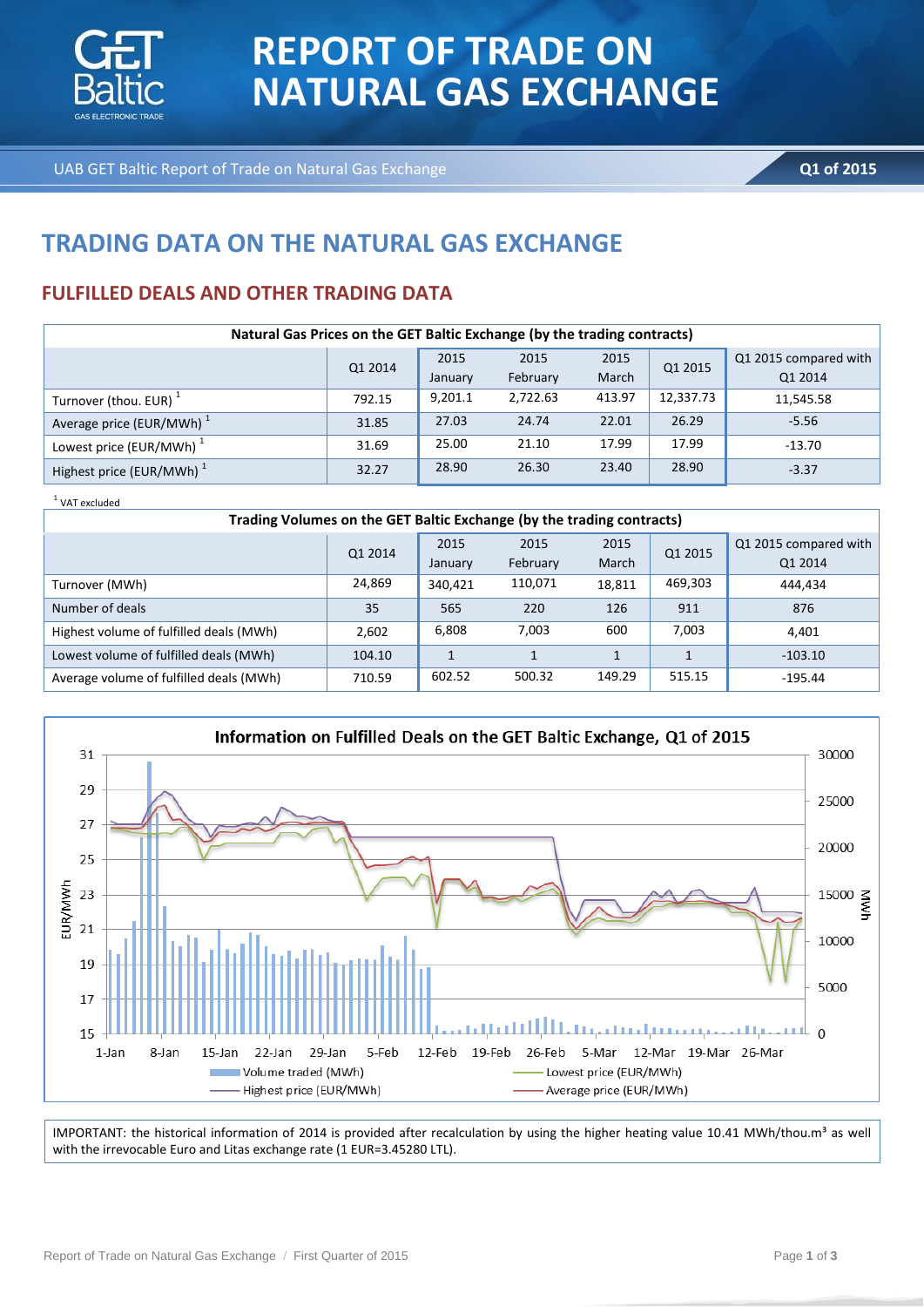

#### UAB GET Baltic Report of Trade on Natural Gas Exchange **Q1 of 2015**

| Volume Data of Submitted Commissions on the GET Baltic Exchange (by the trading contracts) |         |                 |                  |               |           |                                  |
|--------------------------------------------------------------------------------------------|---------|-----------------|------------------|---------------|-----------|----------------------------------|
|                                                                                            | Q1 2014 | 2015<br>January | 2015<br>February | 2015<br>March | Q1 2015   | Q1 2015 compared with<br>Q1 2014 |
| Total volume of commissions for buying MWh                                                 | 80.354  | 412.597         | 140.736          | 54.902        | 608,235   | 527,881                          |
| Total volume of commissions for selling MWh <sup>2</sup>                                   | 334,931 | 726,048         | 375,245          | 97,325        | 1,198,618 | 863,687                          |

| Price Data of Submitted Commissions on the GET Baltic Exchange (by the trading contracts) |         |                 |                  |               |         |                                  |
|-------------------------------------------------------------------------------------------|---------|-----------------|------------------|---------------|---------|----------------------------------|
|                                                                                           | Q1 2014 | 2015<br>January | 2015<br>February | 2015<br>March | Q1 2015 | Q1 2015 compared with<br>Q1 2014 |
| Average price of commissions to buy<br>(EUR/MWh) <sup>2</sup>                             | 31.34   | 26.66           | 24.22            | 20.36         | 25.53   | $-5.81$                          |
| Average price of commissions to sell<br>(EUR/MWh) <sup>2</sup>                            | 32.97   | 27.44           | 26.00            | 22.99         | 26.63   | $-6.34$                          |

 $2$  All submitted commissions are summed up, regardless of their fulfilment



#### **REVIEW OF TRADE ON GAS EXCHANGE**

The trade turnover of the first quarter of 2015 was 469.30 GWh of natural gas, with a value of around 12.33 million EUR, which is 444.43 GWh more than in the first quarter of 2014. The average price during the first quarter of 2015 was 26.29 EUR/MWh, compared to the higher average price of 2014 31.85 EUR/MWh, increased by 21.15%.

The average price in January was 27.03 EUR/MWh, in February was 24.74 EUR/MWh and in March was 22.01 EUR/MWh. The highest price for a fulfilled deal was 28.90 EUR/MWh, executed on  $8<sup>th</sup>$  of January and the lowest price of a fulfilled deal was 17.99 EUR/MWh, executed on the 29<sup>th</sup> of March. The difference between the highest and the

lowest price of fulfilled deals in the first quarter of 2015 was 10.91 EUR. In the first quarter of 2015, there were in total 911 deals carried out on the Exchange. The lowest volume of a fulfilled deal was 1 MWh and the highest volume of a fulfilled deal was 7,003 MWh in the month of February. The average volume of fulfilled deals comparing first quarter of 2014 and first quarter of 2015 decreased by 195.44 MWh (27.50%) from 710.59 MWh in 2014 to 515.15 MWh in 2015. The total volume of submitted commissions for buying grew by more than 7.5 times from 80,354 MWh in the first quarter of 2014 to 608,235 MWh during the same period in 2015. Meanwhile the total volume of submit-

ted commission for selling increased more than 3.5 times from 334,931 MWh in the first quarter of 2014 versus 1,198,618 MWh in the first quarter of 2015.

It is likely that the increase in the numbers were influenced by the growth of number of participants, as in the first quarter of 2014 there were 27 registered participants, while in the first quarter of 2015 there were 48 of them. As well, it is noticeable that for every natural gas day of the first quarter of 2015 there were concluded deals to buy or to sell. All the mentioned trading figures indicate that the Exchange has become an important tool for participants' businesses activities.